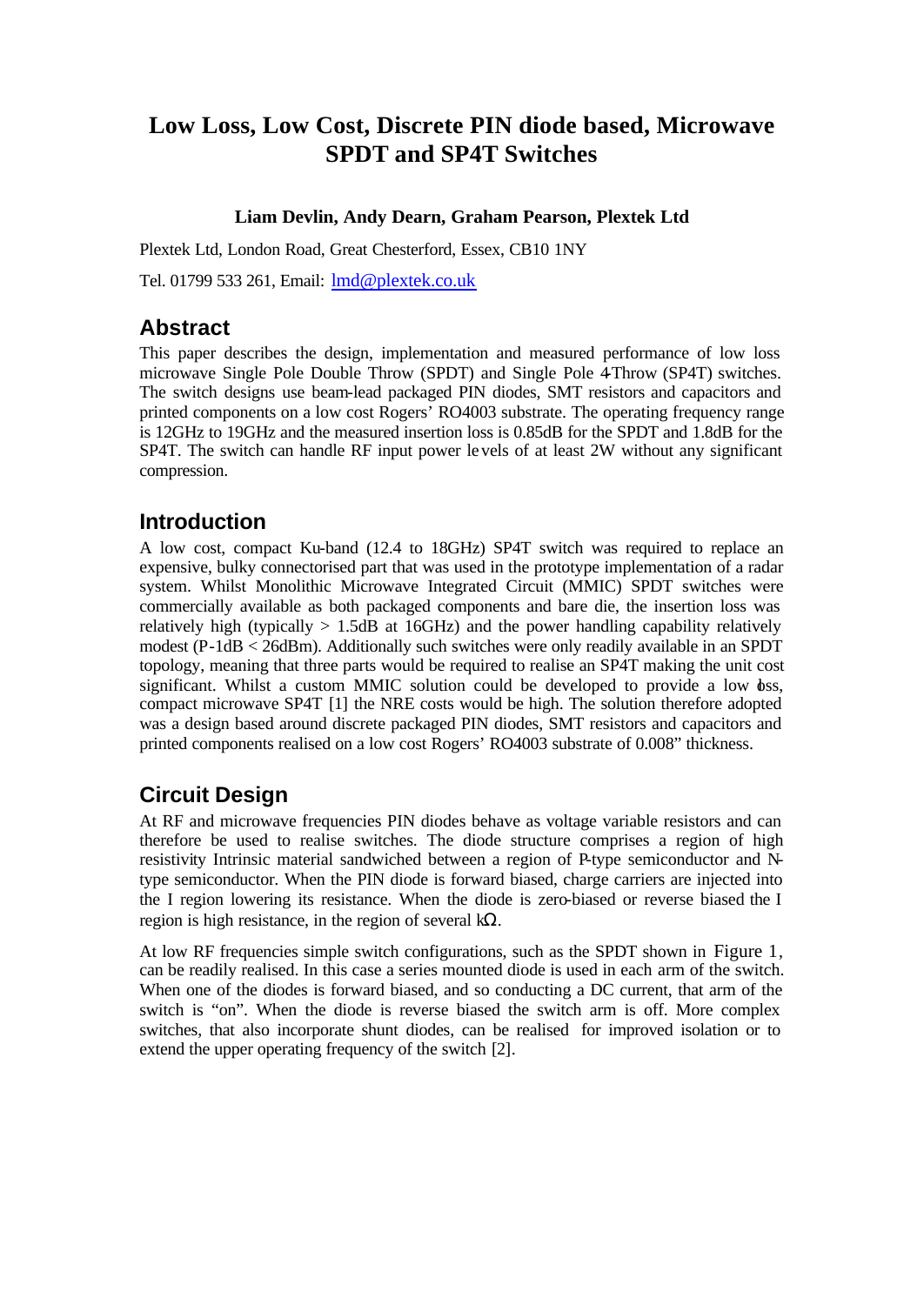

**Figure 1: Typical simple PIN diode SPDT**

As operating frequencies increase, two problems occur with the simple PIN dode switch topologies described above:

- The packaging parasitics start to affect the performance
- The off-state capacitance of the diodes becomes significant

The primary effects of the diode packaging are to add series inductance and some parallel capacitance. This is depicted in the equivalent electrical model of Figure 2, where Lp and Cp are the packaging parasitics and the intrinsic diode is shown within the dotted line. For low cost plastic packaged PIN diodes Lp is normally between 1nH and 2nH. At 16GHz this equates to a reactance of between 100 and 200 $\Omega$ , which will clearly have a serious effect on circuit performance.



**Figure 2: Equivalent model of a packaged PIN diode**

Following a review of the commercially available parts, a beamlead packaged PIN diode from Metelics was selected. The beamlead package has a very small outline, shown in Figure 3, and therefore has very low package parasitics. Lp is just 0.1nH and Cp just 0.015pF.

The selected diode was designed for use at microwave frequencies and the off-state junction capacitance is therefore very low at just 0.03pF. Combined with the package capacitance this gives a total capacitance of 0.045pF. Whilst this is as low as could be expected for a packaged PIN diode it will provide limited isolation as a series element in Ku-band. In a 50Ω system a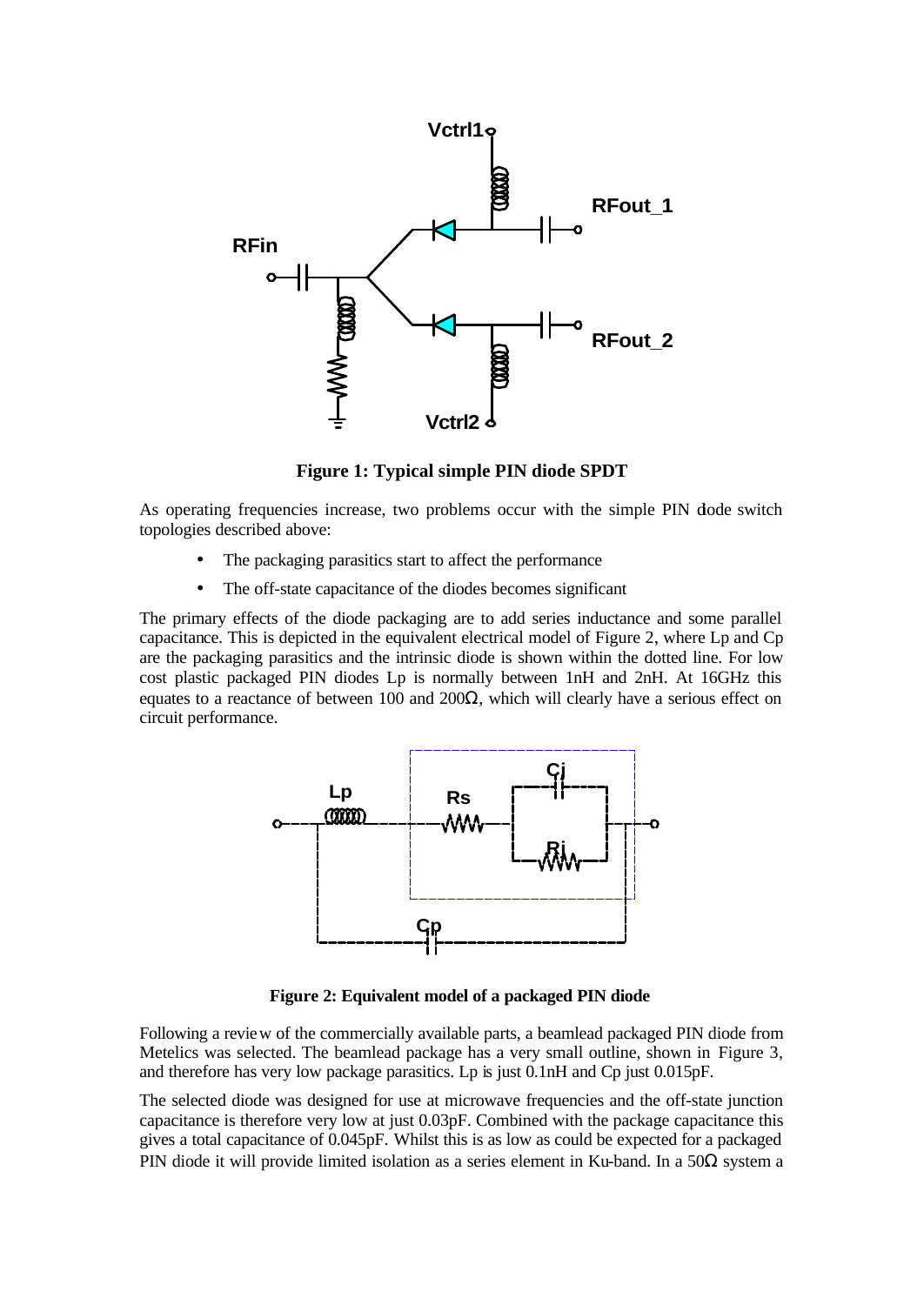series capacitance of 0.045pF has a loss (isolation) of less than 7dB at 18GHz. In addition to this the resistive losses of the series diode add to the insertion loss of the switch.



**Figure 3: Metelics' PIN diode package outline dimension in mils (mm)**

In light of the limited isolation offered by a series off-state diode, and given that the switch does not need to operate down to low frequencies when a series element would be necessary, it was decided to adopt a switch topology containing only shunt diodes. This topology results in a bandpass response but allows lower insertion loss as it avoids the resistive losses of series diode elements.

The design approach adopted is to absorb the off-state capacitance of the PIN diode into a Low Pass Filter (LPF) structure. The starting point is to design a conventional LPF [3] with an upper operating frequency slightly above the required operating frequency of the switch. All of the shunt capacitors are then replaced with off-state diode models, which are primarily capacitive, and the filter's performance is re-optimised. It is important to also include accurate models for the through substrate vias used to ground the diodes. Two vias in parallel were used to ground each diode in order to reduce the grounding inductance. The next step is to replace the series inductors with short lengths of microstrip transmission line. Again the filters performance is re-optimised to give acceptable insertion loss and match across the required operating band. This process is depicted in Figure 4.



**Figure 4: The design path**

The first element of the LPF must be inductive as when the diodes are in their on-state (low resistance) the filter must present a high impedance at its input. This is so that two filters can be connected at the input to form the two arms of an SPDT. When the diodes are in the onstate the switch arm is "off" and provides isolation. The order of the LPF, and so the number of shunt capacitors (diodes), is a compromise between high isola tion and low losses and current consumption. In the design presented here, two shunt diodes were selected.

The next step is to add the required biasing components to control the diodes. Shunt shortcircuit stubs connected in parallel with the second shunt diode were used as bias chokes. The RF short-circuit for the shunt stub was realised using a radial stub. This provides a low reactance path to ground across the operating band. SMT resistors were included in the bias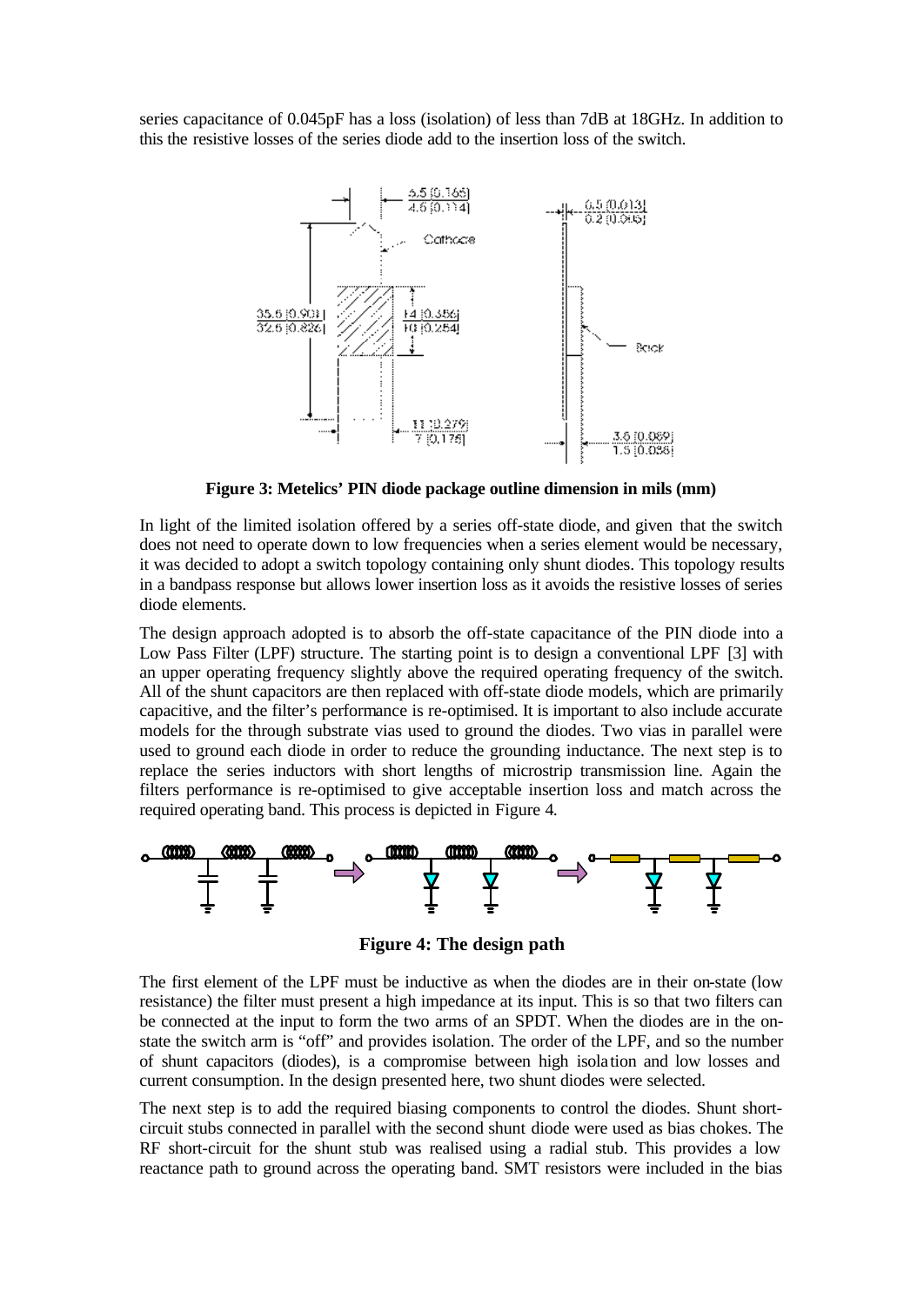feed line to limit the on-state bias current from the switch control voltage (10mA per on-state diode from +5V). SMT shunt capacitors were also used to provide RF grounds along the control line. The approach taken was to design the bias feed to present an open-circuit at the point it connects to the LPF rather than requiring the filter to be re-optimised to compensate for the bias feed.

Series SMT capacitors were added at the input of each switch arm. Output DC blocks could have also been added in a similar fashion but were not required in this custom application. SMT capacitors can be modelled as a series capacitor and inductor. The package inductance (Lp) increases with component size, and 0201 size capacitors were therefore chosen for this application in order to benefit from the low parasitic inductance of just 0.2nH. Whilst the parasitic inductance is low, it still represents  $23\Omega$  reactance at 18GHz, which could degrade the input match of the switch. However, it is possible to compensate for this series inductance by including short length open-circuit shunt stubs at the input and output of the capacitor as depicted in Figure 5.



**Figure 5: Compensating for SMT capacitor parasitics**

The open-circuit stubs act as low value shunt capacitors. The length is selected so that the capacitance forms a low pass filter structure with the series inductance Lp. The cut-off frequency of this filter must obviously be above the required operating band for optimum performance. For this design it was found that adequate shunt capacitance could be obtained by slightly increasing the width of the mounting pads for the capacitor. The simulated return loss of the 2.2pF 0201 capacitor used to provide the DC block is shown in Figure 6, with and without compensation. The red trace (s11) is the uncompensated capacitor model, which has a return loss of 14dB at 18GHz. The return loss of the compensated capacitor is plotted as s22 (the blue trace) and shows a return loss of 23dB at 18GHz.



**Figure 6: Return loss for a 2.2pF 0201 capacitor, with and without compensation**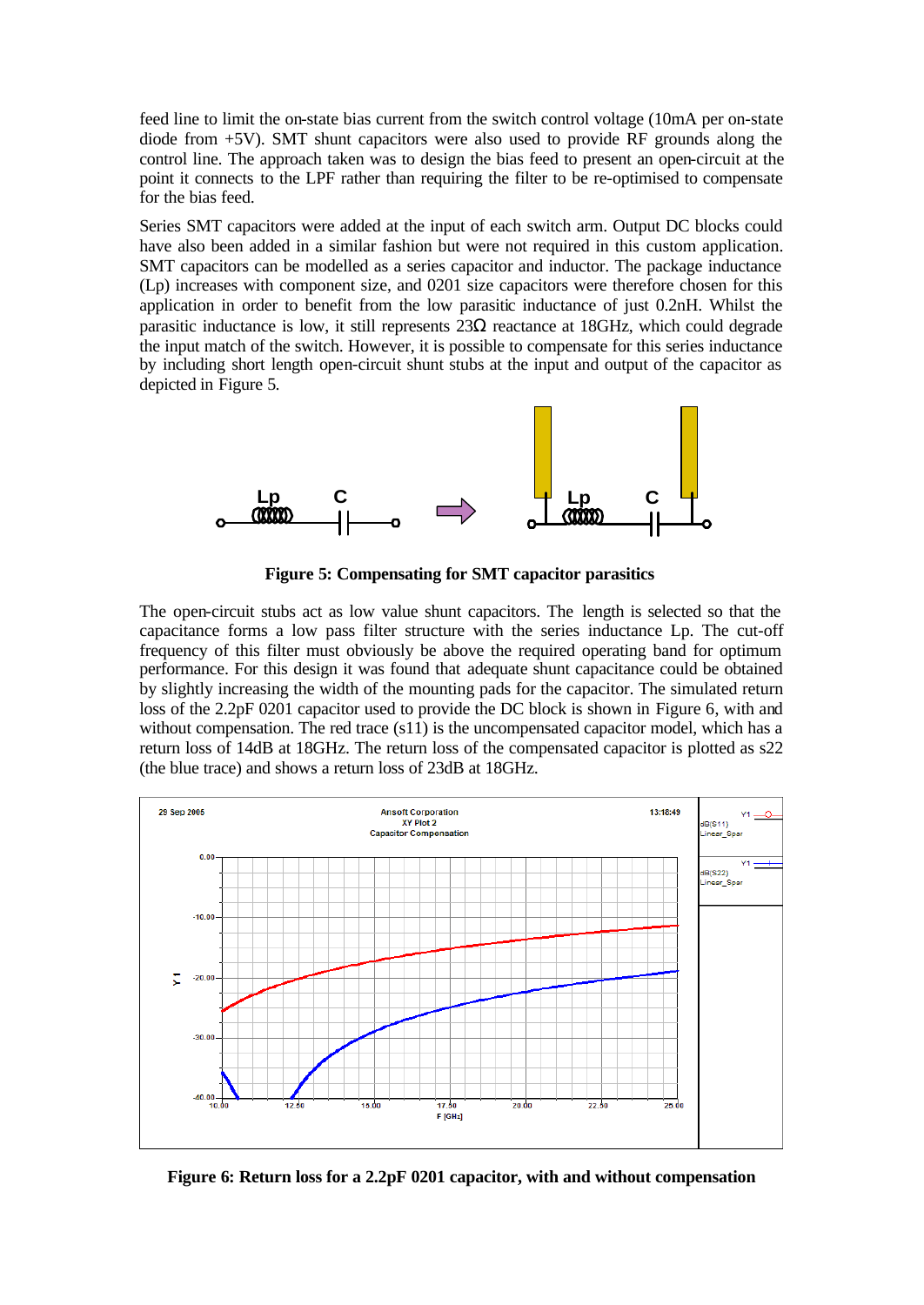The compensated series capacitor was incorporated into the filter structure and the structure re-optimised for high on-state return loss (when the diodes are in their off-state) and high input impedance in the "off" state (when the diodes are in their on-state). The SPDT is then formed by connecting together two filters at the input. A schematic of the overall topology of the SPDT is shown in Figure 7. Careful modelling of all junction discontinuities and SMT component pads was undertaken throughout the design process and is necessary to ensure optimum performance.



**Figure 7: Final circuit topology for the SPDT**

It was decided that for simplicity the SP4T would be realised with three SPDTs (an input SPDT feeding two output circuits). This allowed a simple single sided substrate to be used and gave adequately low insertion loss for the application under consideration.

#### **Realisation**

The substrate material used was 0.008" thick Rogers' RO4003 with 0.5oz copper cladding. An electroplated gold finish with a nickel barrier was used to allow attachment of both the SMT components and the beamlead packaged diodes. The current limiting resistors used in the bias feed were 0402 components. Although these have higher parasitics than 0201 resistors, they have higher power handling capability. A photograph of one of the SPDTs is shown in Figure 8, and one of the SP4Ts in Figure 9.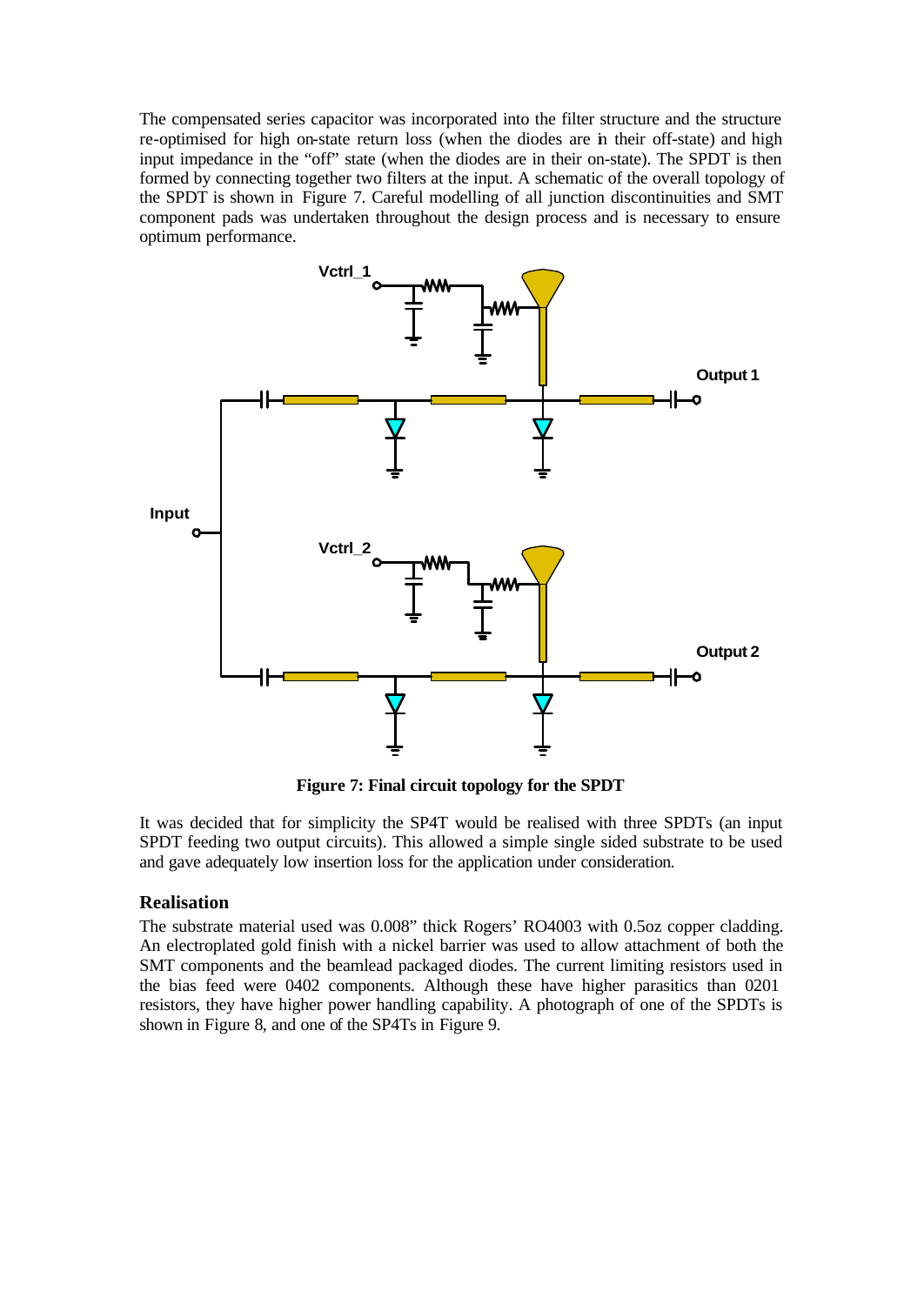

**Figure 8: Photograph of one of the SPDT tiles**



**Figure 9: Photograph of one of the SP4T tiles**

A connectorised variant of the SP4T including integrated drivers, allowing two line control with a standard 3.3V logic interface, was subsequently realised. A photograph is shown in Figure 10.



**Figure 10: Connectorised SP4T including integrated drivers**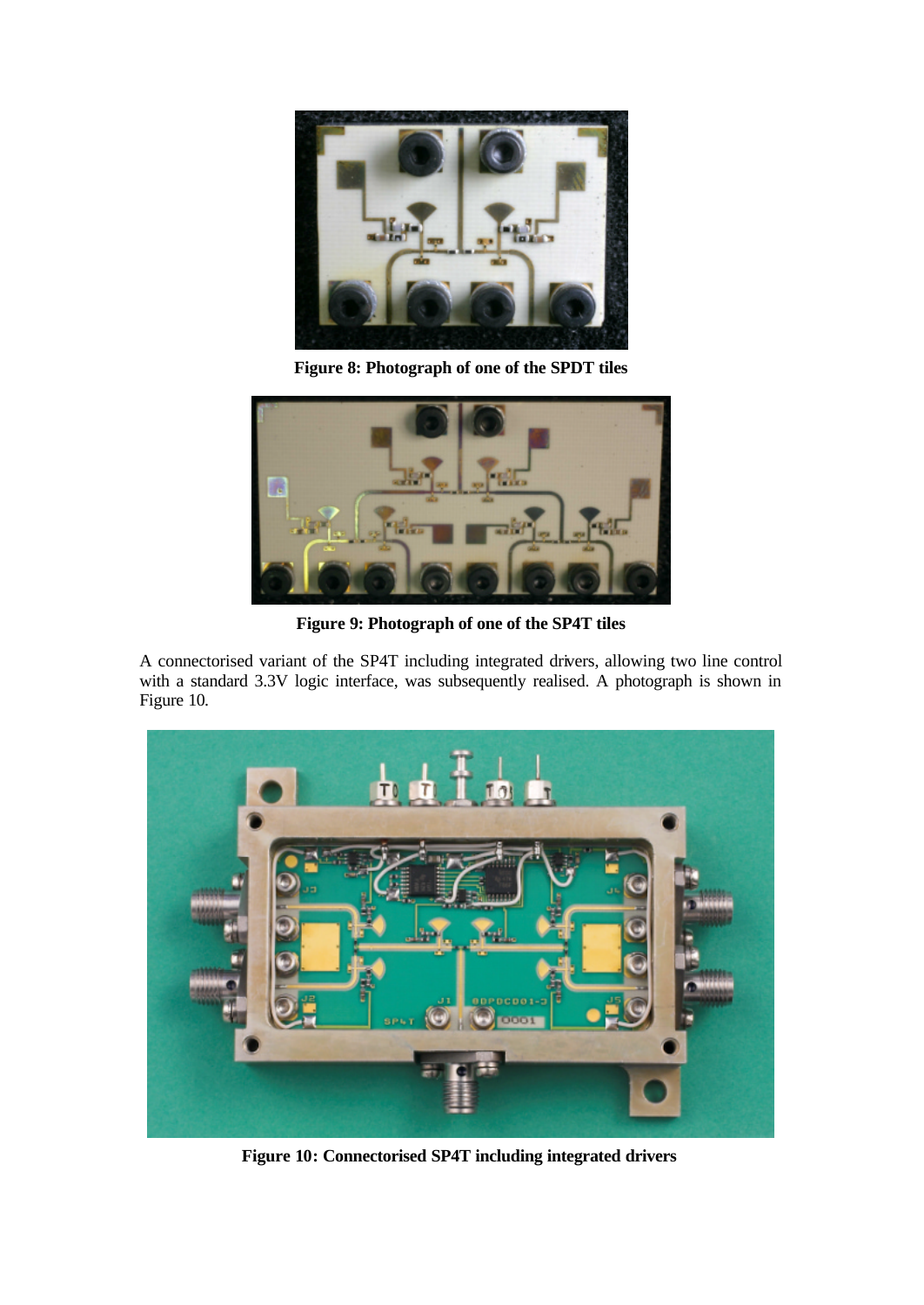### **Measured Performance**

The switch PCBs were assembled into simple test jigs for measurement. Figure 11 shows a photograph of the SPDT in its test jig. A similar jig was also used for the SP4T. The total losses of the two connectors and the feed lines to the switch were around 0.6dB.



**Figure 11: Photograph of SPDT in test jig**

Figure 12 is a plot of the measured performance of the on-case SPDT, including test jig losses. The switch has good performance from 12 to 19GHz and at mid-band (15.5GHz) the loss is 1.45dB. Removing the 0.6dB test jig losses, leaves a switch loss of just 0.85dB.



**Figure 12: Measured performance of on-case SPDT, including test jig losses**

The measured isolation of the SPDT is shown in Figure 13 and is 17dB at 15.5GHz.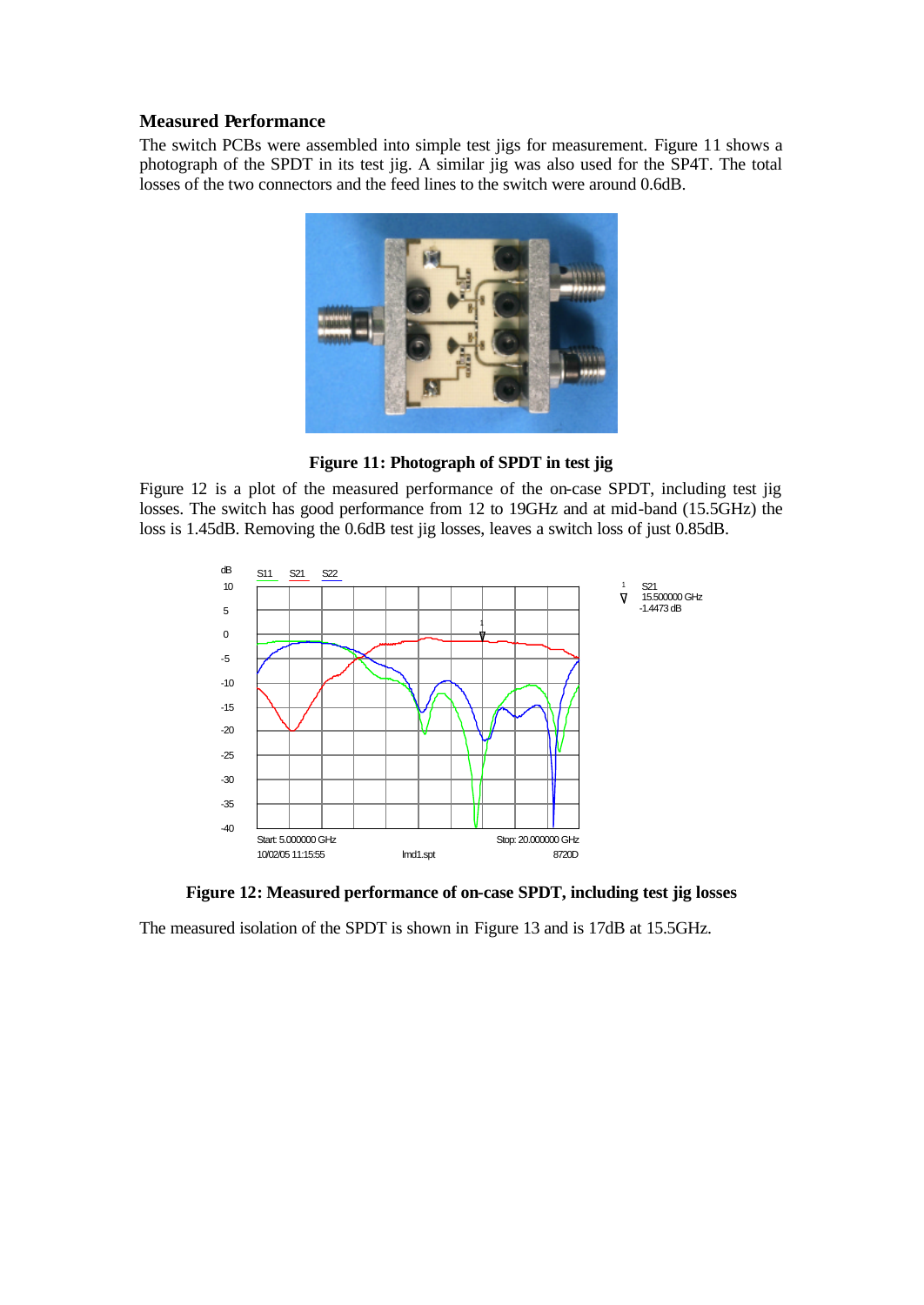

**Figure 13: Measured performance of off-case SPDT, including test jig losses**

Figure 14 shows the measured performance of the on-case SP4T, including test jig losses. At 15.5GHz (mid-band) the measured insertion loss, including the test jig, is 2.4dB. Removing the test jig losses of 0.6dB leaves a measured insertion loss of 1.8dB for the SP4T. This is around twice the 0.85dB loss of the SPDT, as would be expected.



**Figure 14: Measured performance of on-case SP4T, including test jig losses**

The measured isolation of the SP4T is shown in Figure 13 and is 18dB at 15.5GHz.